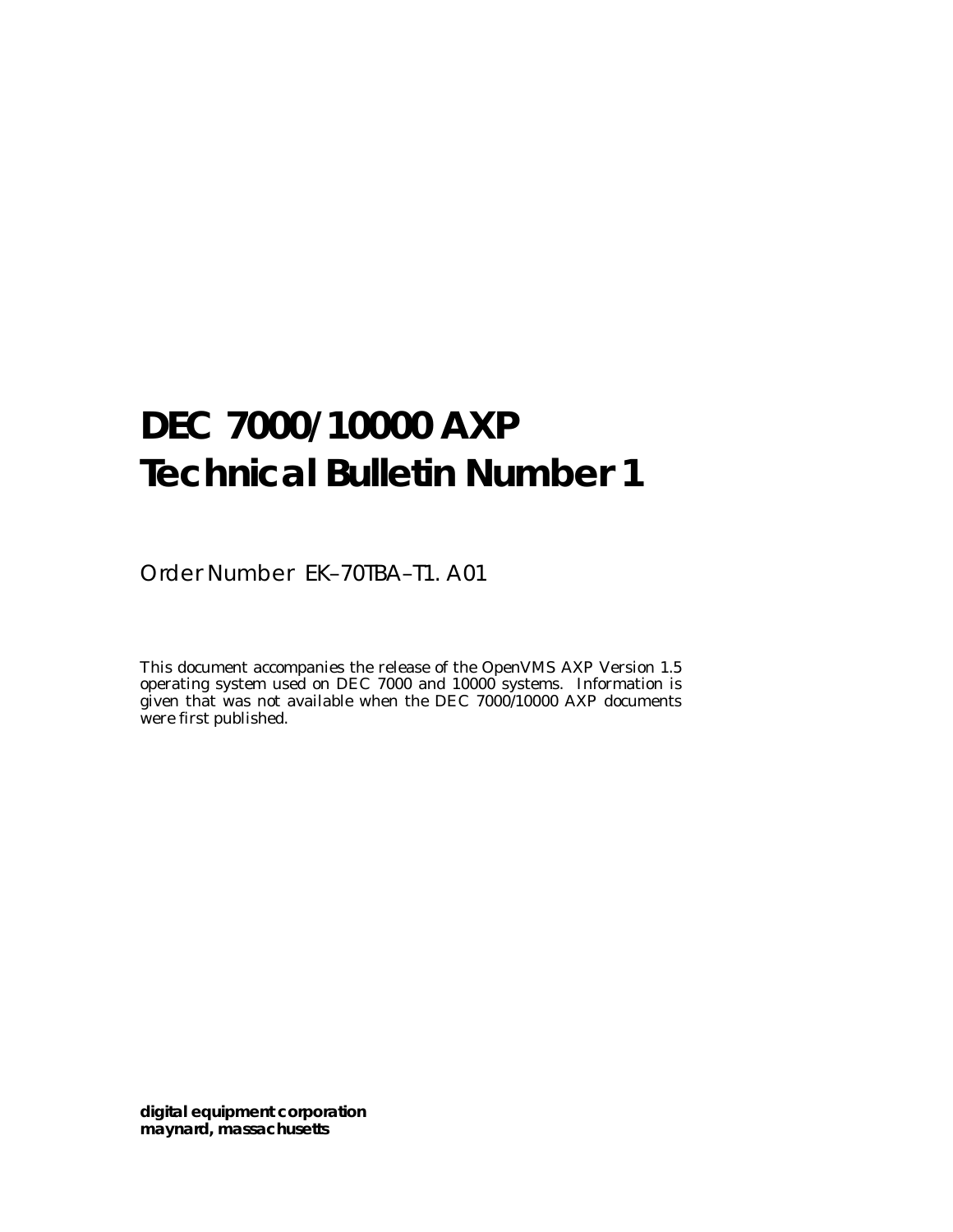#### **First Printing, May 1993**

The information in this document is subject to change without notice and should not be construed as a commitment by Digital Equipment Corporation.

Digital Equipment Corporation assumes no responsibility for any errors that may appear in this document.

The software, if any, described in this document is furnished under a license and may be used or copied only in accordance with the terms of such license. No responsibility is assumed for the use or reliability of software or equipment that is not supplied by Digital Equipment Corporation or its affiliated companies.

Copyright © 1993 by Digital Equipment Corporation.

All Rights Reserved. Printed in U.S.A.

The following are trademarks of Digital Equipment Corporation:

| Alpha AXP                | <b>DECUS</b>   | <b>VAXBI</b>      |
|--------------------------|----------------|-------------------|
| AXP                      | <b>DWMVA</b>   | <b>VAXELN</b>     |
| <b>DEC</b>               | <b>OpenVMS</b> | <b>VMScluster</b> |
| <b>DECchip</b>           | <b>ULTRIX</b>  | XMI               |
| <b>DEC LANcontroller</b> | <b>UNIBUS</b>  | The AXP logo      |
| <b>DECnet</b>            | <b>VAX</b>     | digital           |

OSF/1 is a registered trademark of the Open Software Foundation, Inc.

**FCC NOTICE:** The equipment described in this manual generates, uses, and may emit radio frequency energy. The equipment has been type tested and found to comply with the limits for a Class A computing device pursuant to Subpart J of Part 15 of FCC Rules, which are designed to provide reasonable protection against such radio frequency interference when operated in a commercial environment. Operation of this equipment in a residential area may cause interference, in which case the user at his own expense may be required to take measures to correct the interference.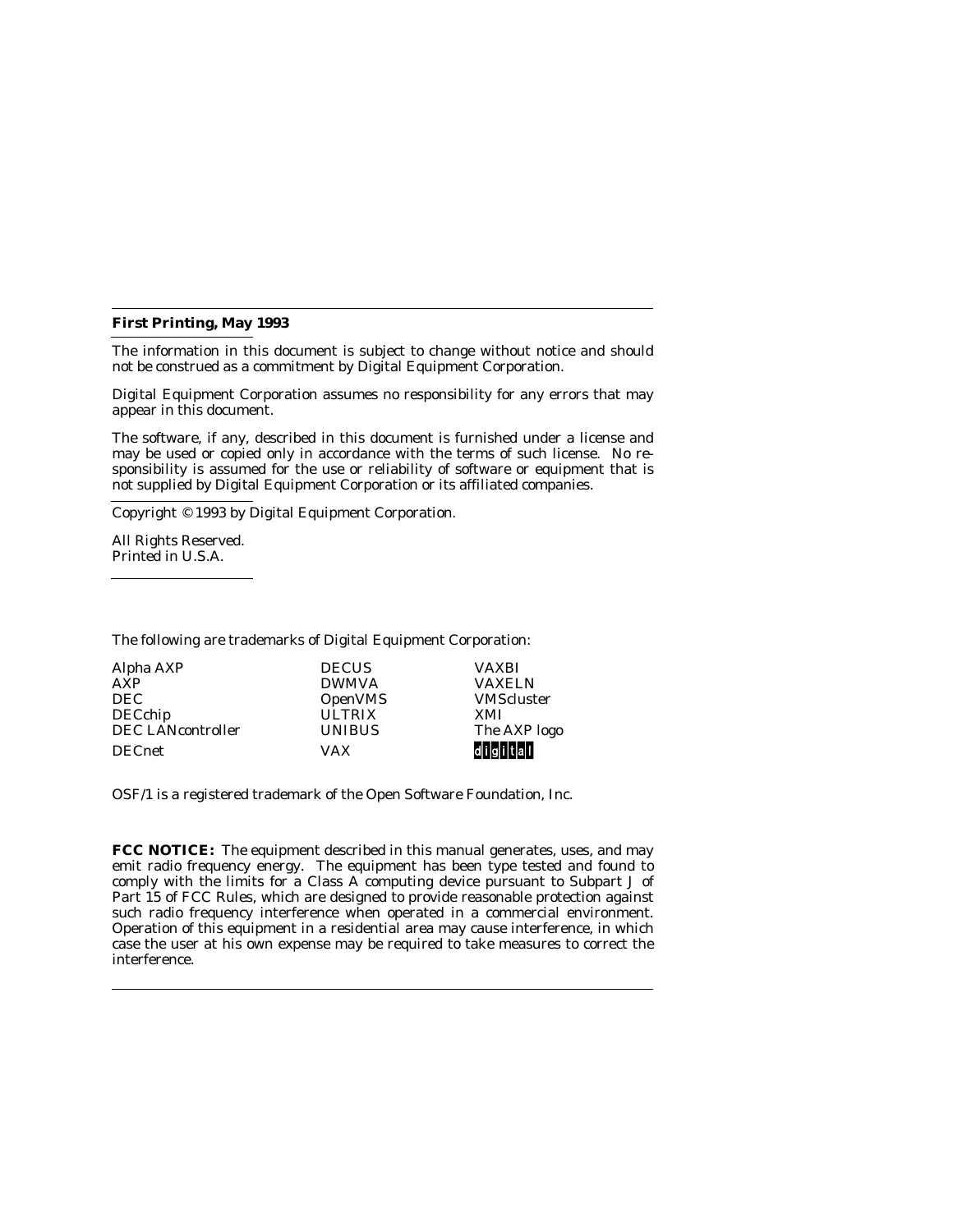## **Contents**

## **Section 1 Introduction**

| Changes |  |  |  |
|---------|--|--|--|
|---------|--|--|--|

## **Section 2 Installation**

| 2.1 |                                                           |
|-----|-----------------------------------------------------------|
| 2.2 | Expander Cabinet Installation — Connect the Power Control |
|     |                                                           |

## **Section 3 User Information**

| 3.1 | Booting OpenVMS AXP from an RRD42  3-2      |  |
|-----|---------------------------------------------|--|
| 3.2 | Booting OpenVMS AXP from an InfoServer  3-4 |  |
| 3.3 |                                             |  |
| 3.4 |                                             |  |
| 3.5 |                                             |  |
| 3.6 |                                             |  |
| 3.7 |                                             |  |
| 3.8 |                                             |  |

## **Examples**

| $3-1$   |  |
|---------|--|
| $3 - 2$ |  |
| $3 - 3$ |  |
| $3-4$   |  |
| $3 - 5$ |  |
| $3-6$   |  |
| $3 - 7$ |  |
| $3 - 8$ |  |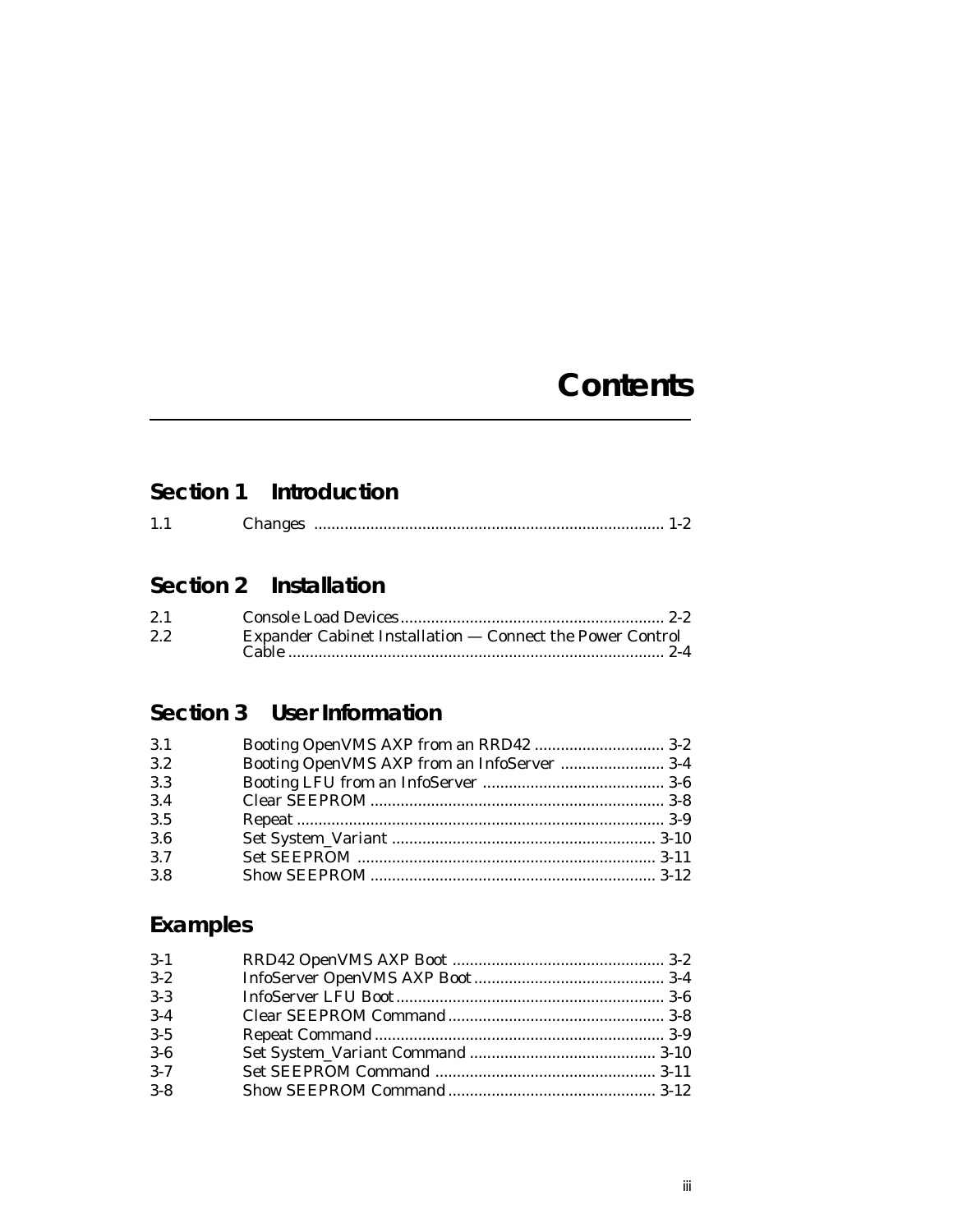## **Figures**

| $2 - 1$ |  |
|---------|--|
| $2 - 2$ |  |
| $2 - 3$ |  |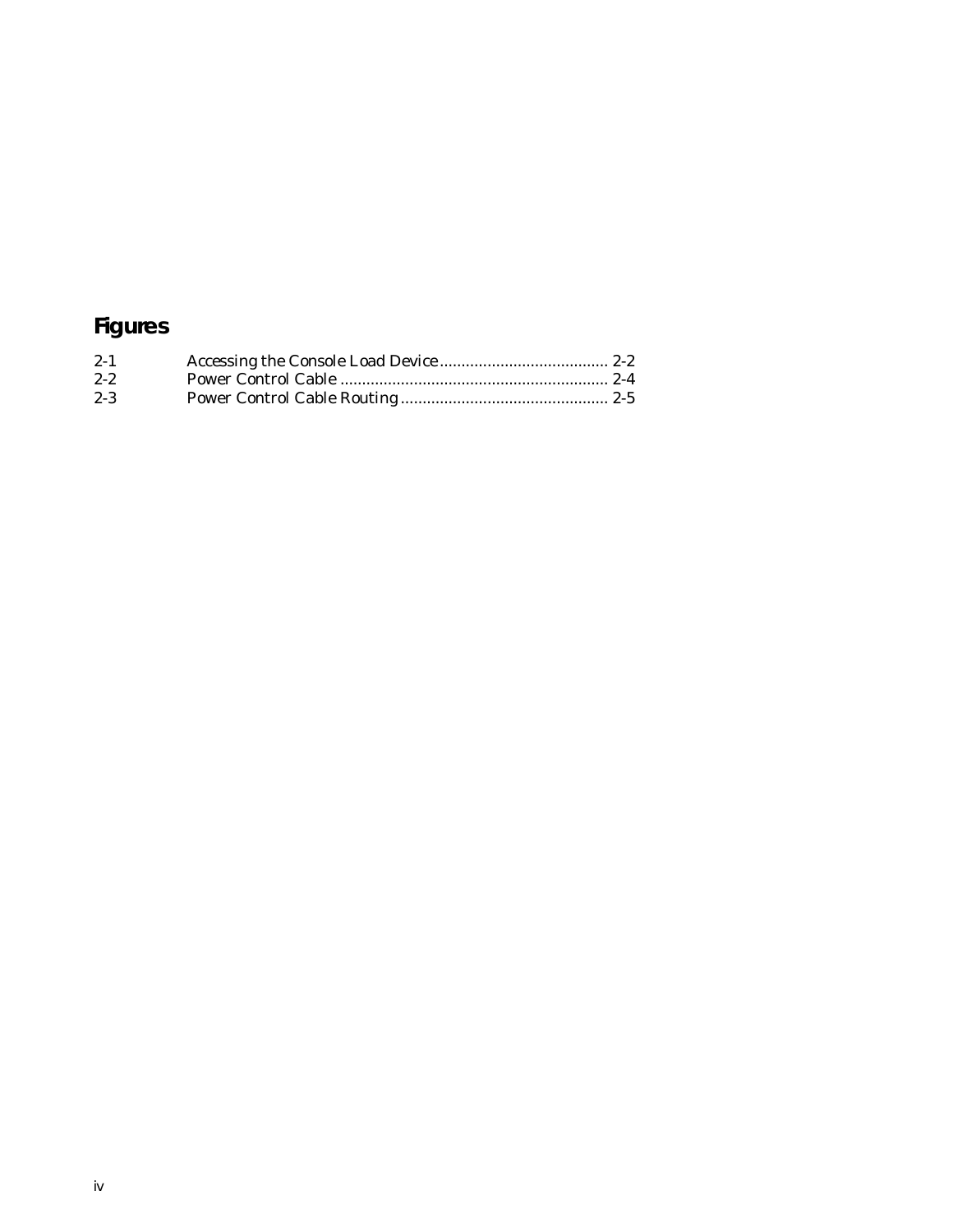# **Section 1**

# **Introduction**

This technical bulletin provides information to update the DEC 7000/ 10000 documentation set. The OpenVMS AXP operating system, Version 1.5, now provides support for the following:

- Symmetric multiprocessing
- OpenVMScluster capabilities, including mixed architecture clustering
- Booting from an InfoServer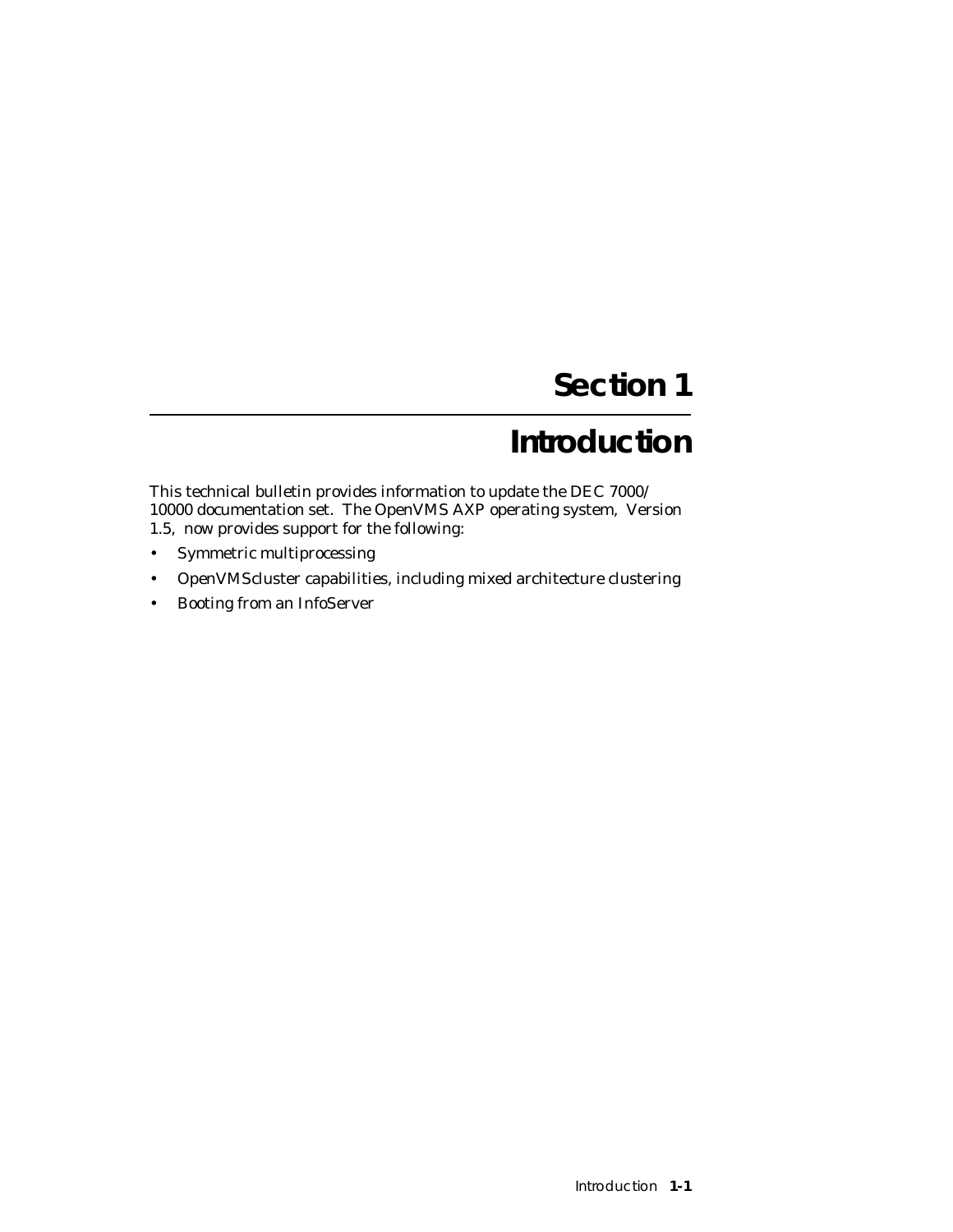### **1.1 Changes**

**Alpha AXP systems and VAX systems may be clustered together using the CIXCD–AC adapter, which is now supported by OpenVMS AXP Version 1.5.**

OpenVMS AXP V1.5 supports clustering — of AXP systems and of AXP systems with VAX systems. Version 5.5-2 of the OpenVMS VAX operating system is required for mixed clusters. Mixed clusters also require that each type of system have its own system disk.

Now supported:

- Symmetric multiprocessing
- CD-ROM booting of the operating system and running of the Loadable Firmware Update (LFU) Utility from an InfoServer

LFU and console firmware are now distributed on the Alpha AXP Systems Firmware Update CD-ROM, part number AG-PTMW\*- BE. This CD replaces the DEC 7000/10000 AXP Console CD, which has been discontinued.

#### **For more information:**

*DEC 7000/10000 AXP System Release Notes VMScluster Software for OpenVMS AXP Version 1.5 Software Product Description*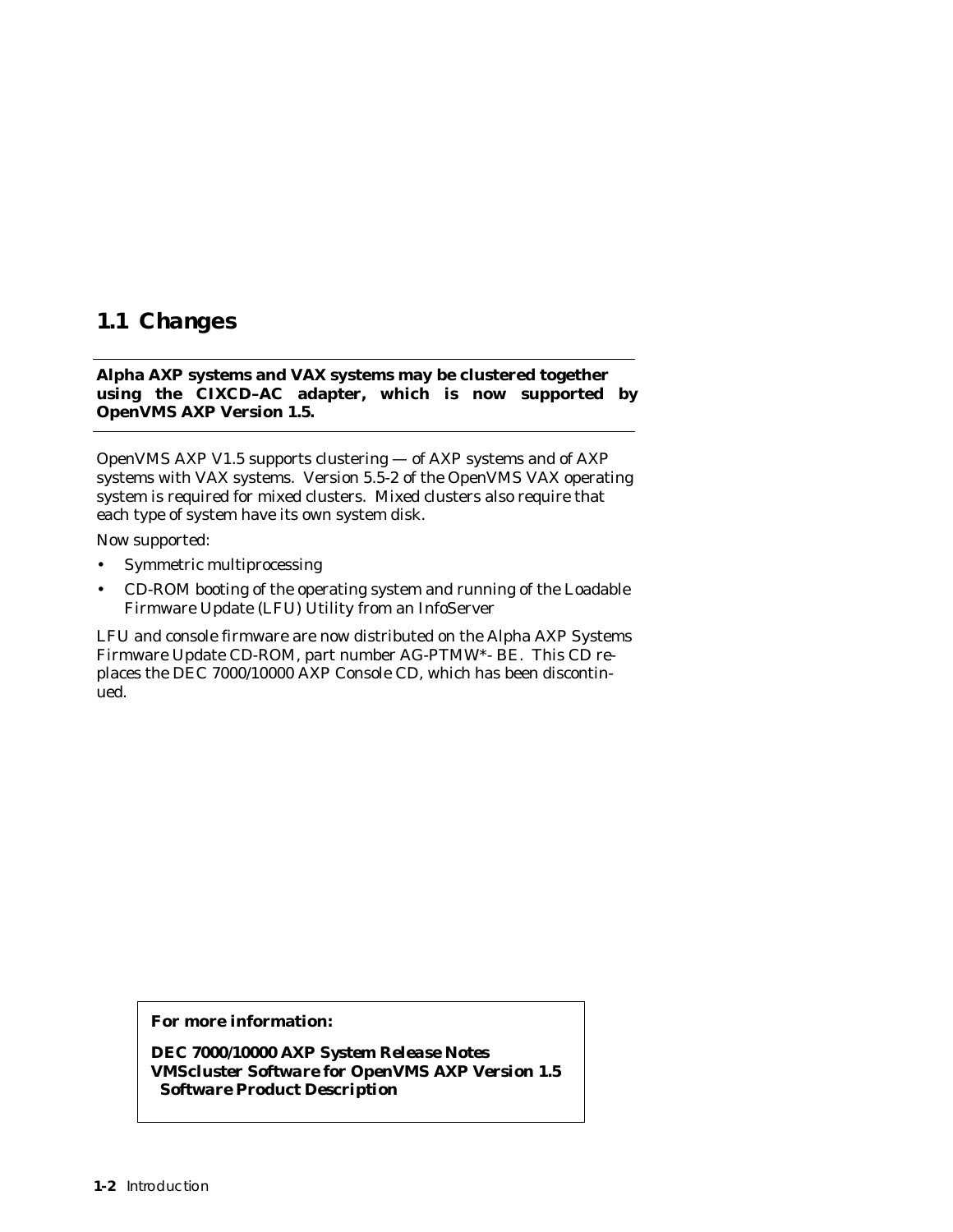# **Section 2**

## **Installation**

The installation of DEC 7000 and DEC 10000 systems is affected by the release of the OpenVMS AXP Version 1.5 operating system.

A system can now be installed as a member of a cluster. That cluster can be composed of both VAX and Alpha AXP systems. The initial system load can be done from either an RRD42 in the system cabinet or from an InfoServer accessed over the Ethernet.

Before the operating system is booted, however, some adjustments may need to be made to the hardware. The firmware on various modules may need to be updated, and this is done by running the Loadable Firmware Update (LFU) Utility. LFU is on the Alpha AXP Systems Firmware Update CD-ROM.

For systems with expander cabinets, a change was made, for EMC qualification, in how the power control cable from the control panel on the system cabinet connects to the cabinet control logic (CCL) module in the expander cabinet. Section 2.2 supersedes Section 2.18 in the *DEC 10000 AXP System VAX 10000 Installation Guide* and Section 3.13 in the *DEC 7000 AXP System VAX 7000 Installation Guide.* With a DEC 7000, however, the first expander cabinet is to the right of the system cabinet, not to the left of the system cabinet as it is for the DEC 10000.

When servicing systems, note that CCL modules prior to K04 included a pressure sensor. Revisions K04 and later *do not* include a pressure sensor. If the module has a pressure sensor, it should be disconnected or removed.

Sections include:

- Console Load Devices
- Expander Cabinet Installation Connect the Power Control Cable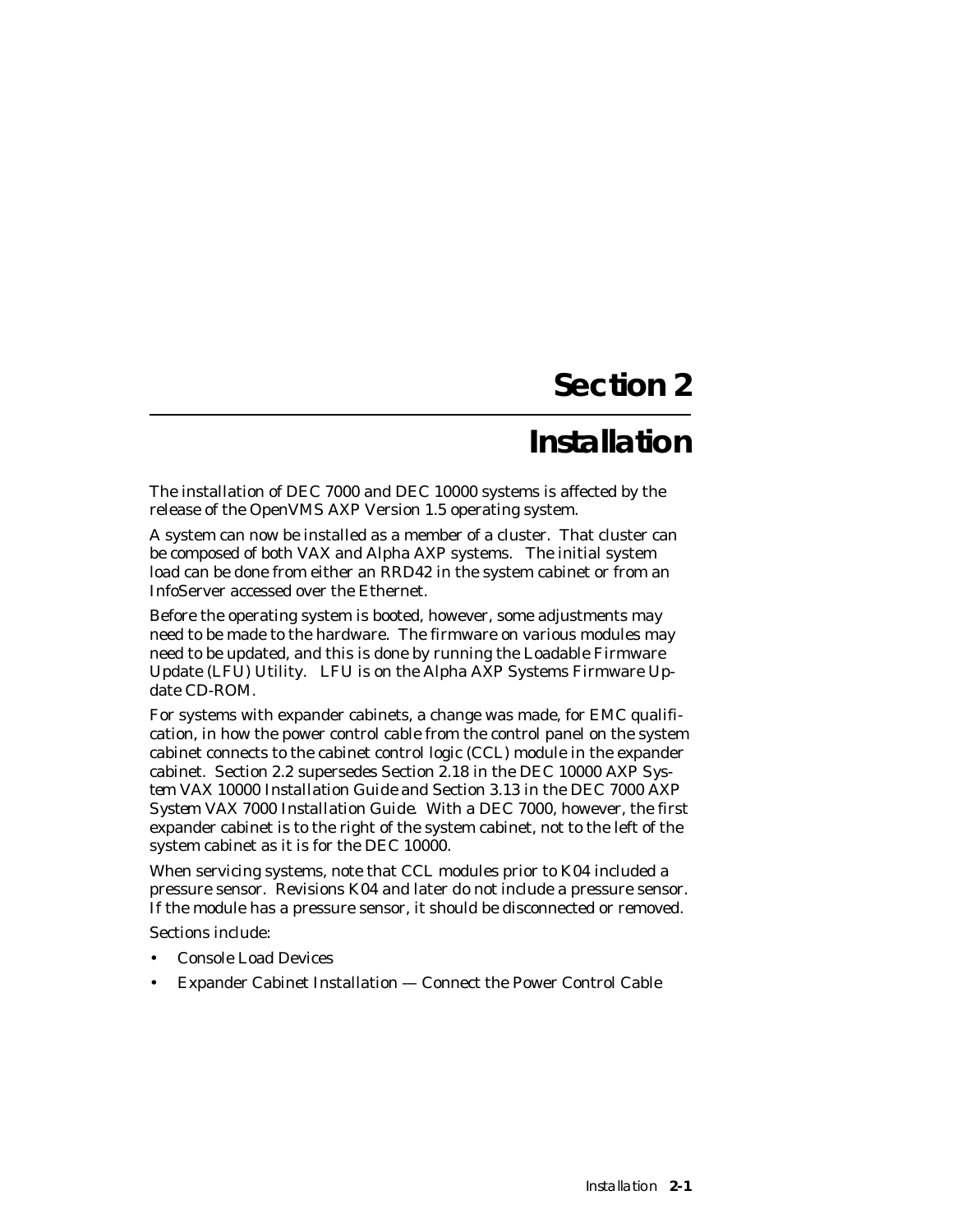### **2.1 Console Load Devices**

**The RRD42 compact disk (CD) drive in the cabinet or the InfoServer can serve as a console load device. During system installation the console load device is used to boot standalone backup. It is also used to boot the Loadable Firmware Update (LFU) Utility.**





BXB-0005E-92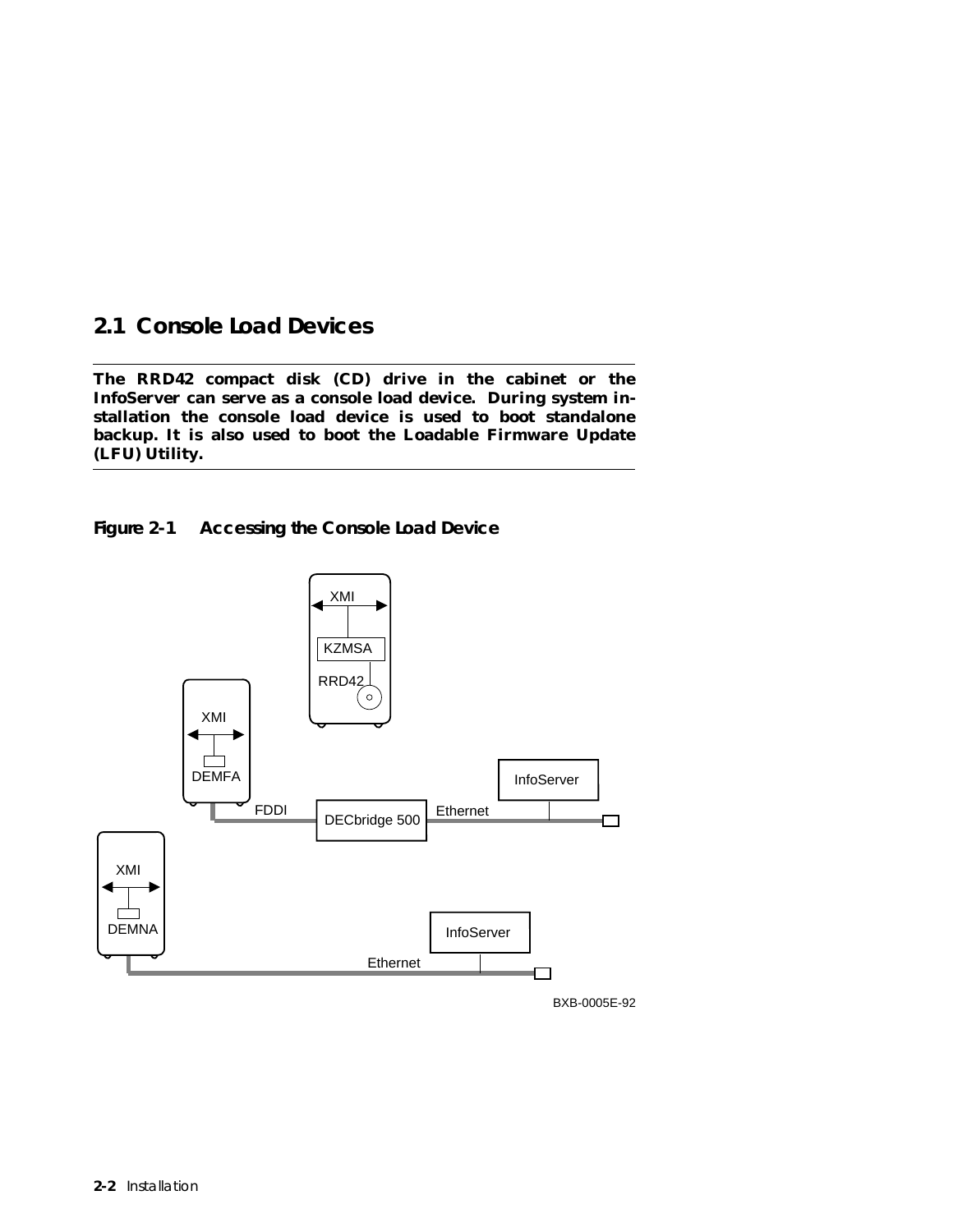You may need to run the Loadable Firmware Update (LFU) Utility to upgrade the firmware on existing modules. You must run LFU to revise the firmware on the CIXCD module. LFU is on the Alpha AXP Systems Firmware Update CD-ROM.

To boot LFU from the RRD42 compact disk drive, use the **show device** command to find the boot information and then boot LFU.

P00>>> show device kzmsa\* polling for units on kzmsa0, slot 1, xmi0... dka100.1.0.1.0 dka100 RRD42 P00>>> boot dka100.1.0.1.0 -flags 0,80 . . . Bootfile: [DEC7000]AXP7000\_Vnn.APB # Or [DEC10000]AXP7000\_Vnn.APB

where V*nn* is the LFU version number (such as V05). The correct file name for this version can be obtained from the Alpha AXP Systems Firmware Release Notes, released with this particular version of the CD-ROM.

To boot LFU from the InfoServer, enter the following:

P00>>> boot exa0 -file APB\_015 -flags 0,80 . . . Bootfile: [DEC7000]AXP7000\_Vnn.APB # Or [DEC10000]AXP7000\_Vnn.APB

- 1. Enter 3 to select Choose Service from the Function menu.
- 2. Enter 1, to select Find Services from the Option menu.
- 3. Enter the number of the service with the volume label name (Update).
- 4. LFU starts, displays a summary of its commands, and issues its prompt (Function?).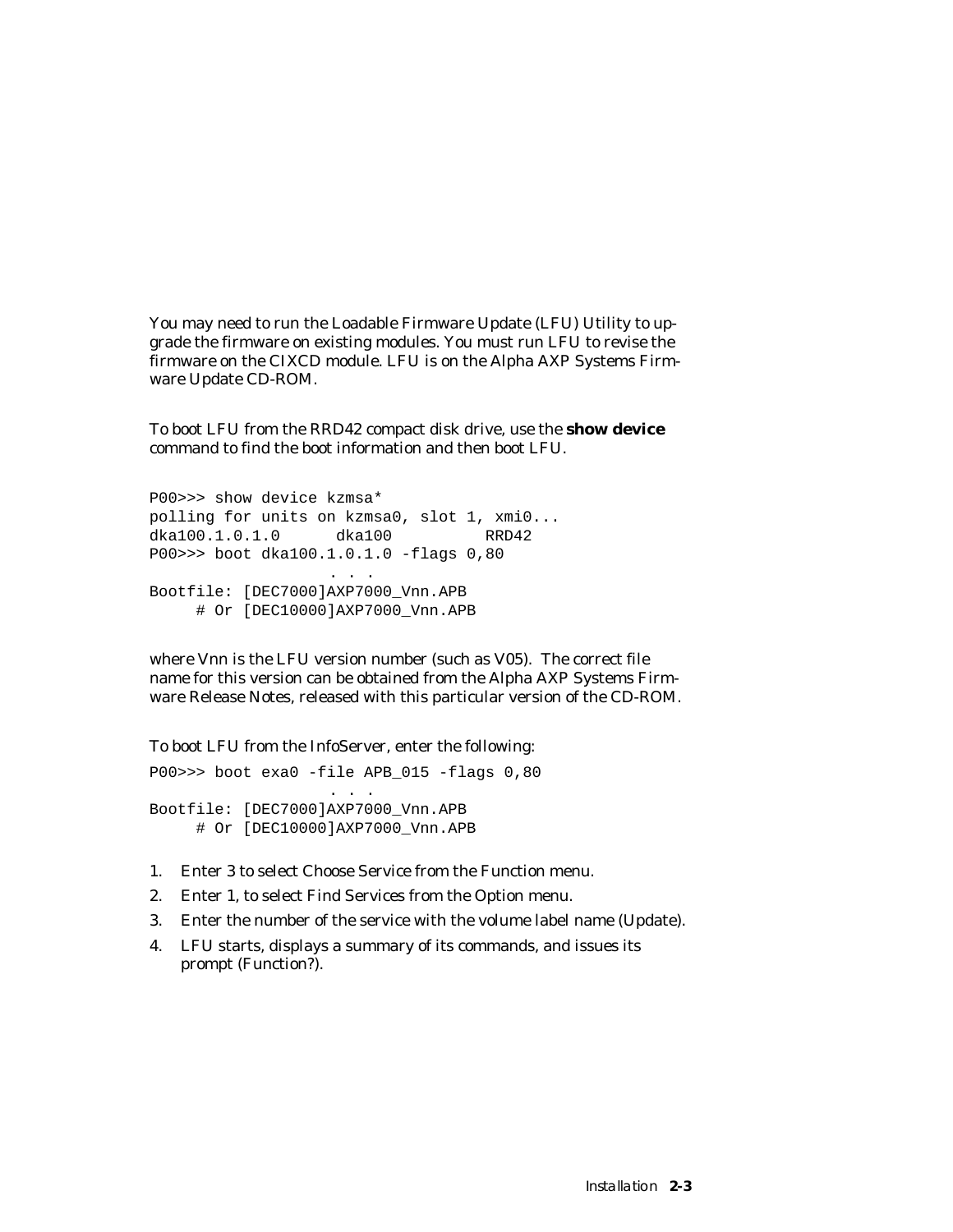## **2.2 Expander Cabinet Installation — Connect the Power Control Cable**

**Connect the power control cable from the control panel on the system cabinet to the filter board, which is connected to the cabinet control logic (CCL) module in the expander cabinet.**





BXB-0044i-92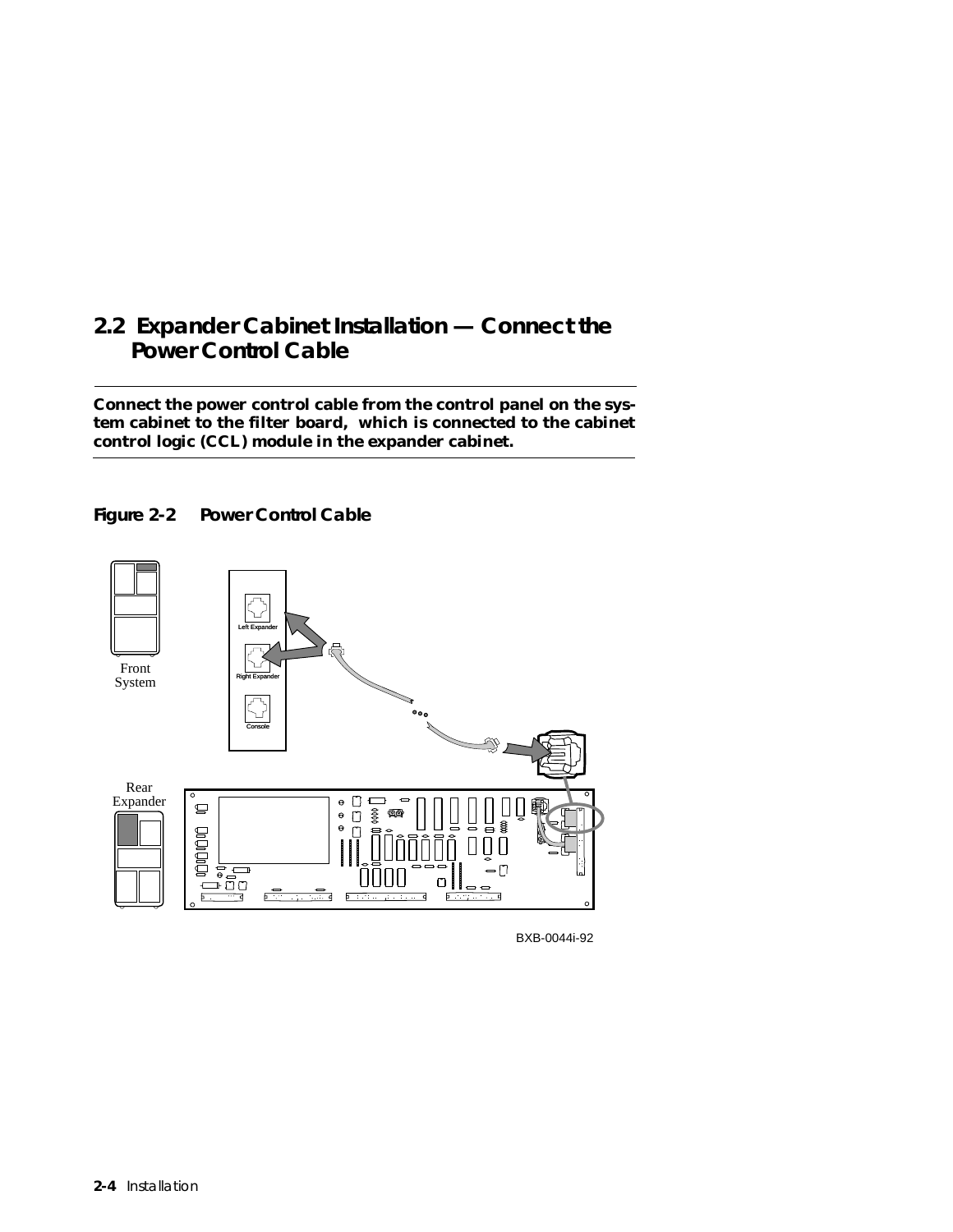#### *WARNING: Before beginning this procedure, power off each cabinet at the circuit breaker.*

- 1. Plug one end of the power control cable into the jack marked Left Expander, located on the top right of the system cabinet as viewed from the front. If a second expander cabinet is installed, plug another power control cable into the jack marked Right Expander.
- 2. Route each power control cable through a cable routing channel to the rear of the system cabinet and into the top of the expander cabinet(s) as illustrated in Figure 2-3.
- 3. Remove the CCL module access plate on each expander cabinet. The access plate is located in the upper left (as viewed from the rear) of the expander cabinet. Remove the plate by removing the three screws.
- 4. Plug the other end of each power control cable into jack J1 located on the filter board at the upper right of the CCL module (see Figure 2-2).
- 5. Replace each CCL module access plate by replacing the three screws.

**Figure 2-3 Power Control Cable Routing**



BXB-0021E-92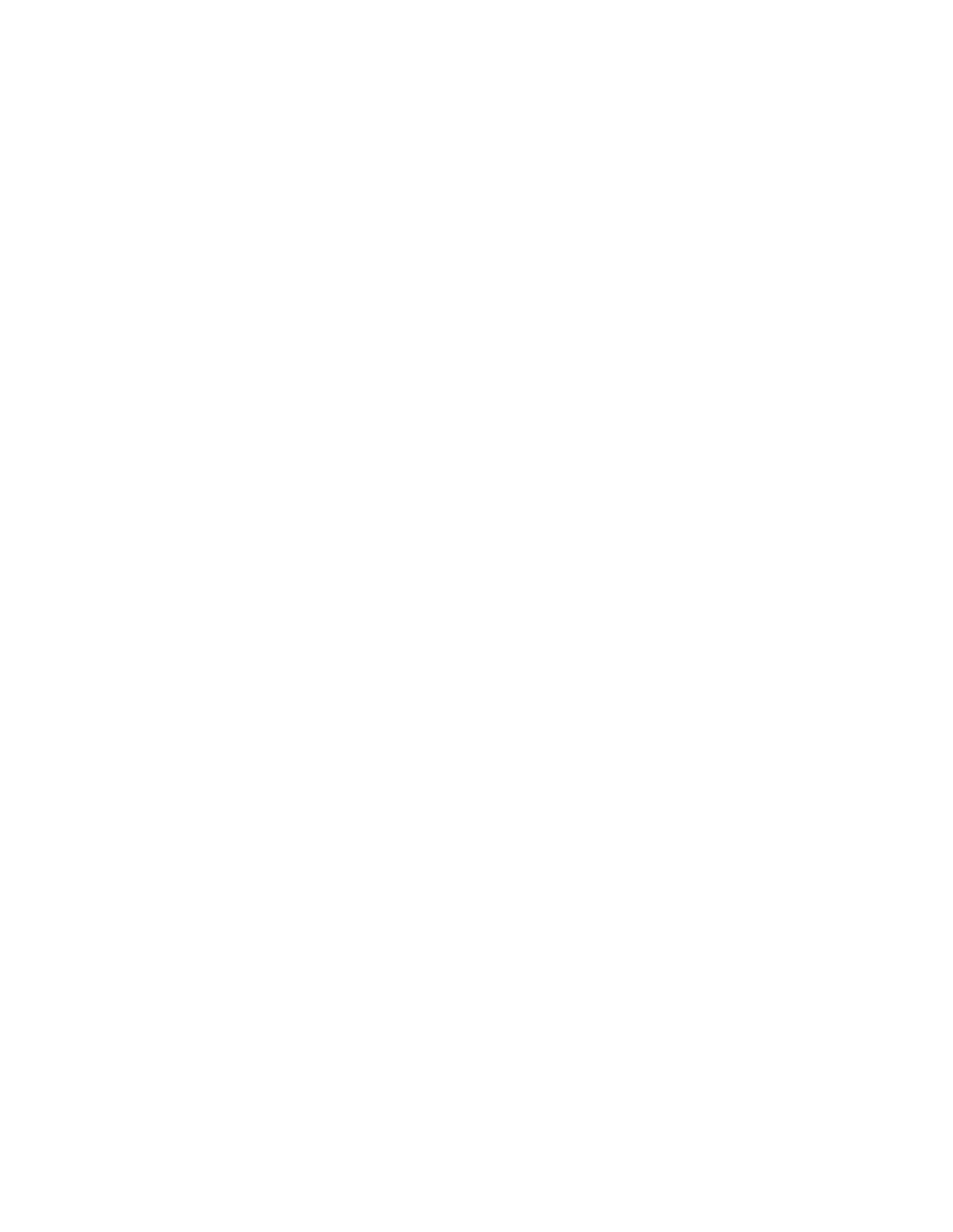# **Section 3**

# **User Information**

The following pages give information not available when the user documents were published.

When the books were published, the DEC 7000 and DEC 10000 systems had their own CD-ROM with firmware update code for those systems. Now there is a CD-ROM that includes firmware update code for *all* the Alpha systems. To run LFU, the directory and file name for the DEC 7000 and 10000 systems must be given.

Topics discussed include:

- Booting examples from the RRD42 and from an InfoServer
- Booting LFU from an InfoServer
- Console command language enhancements
	- Clear SEEPROM
	- Repeat
	- Set System\_Variant
	- Set SEEPROM
	- Show SEEPROM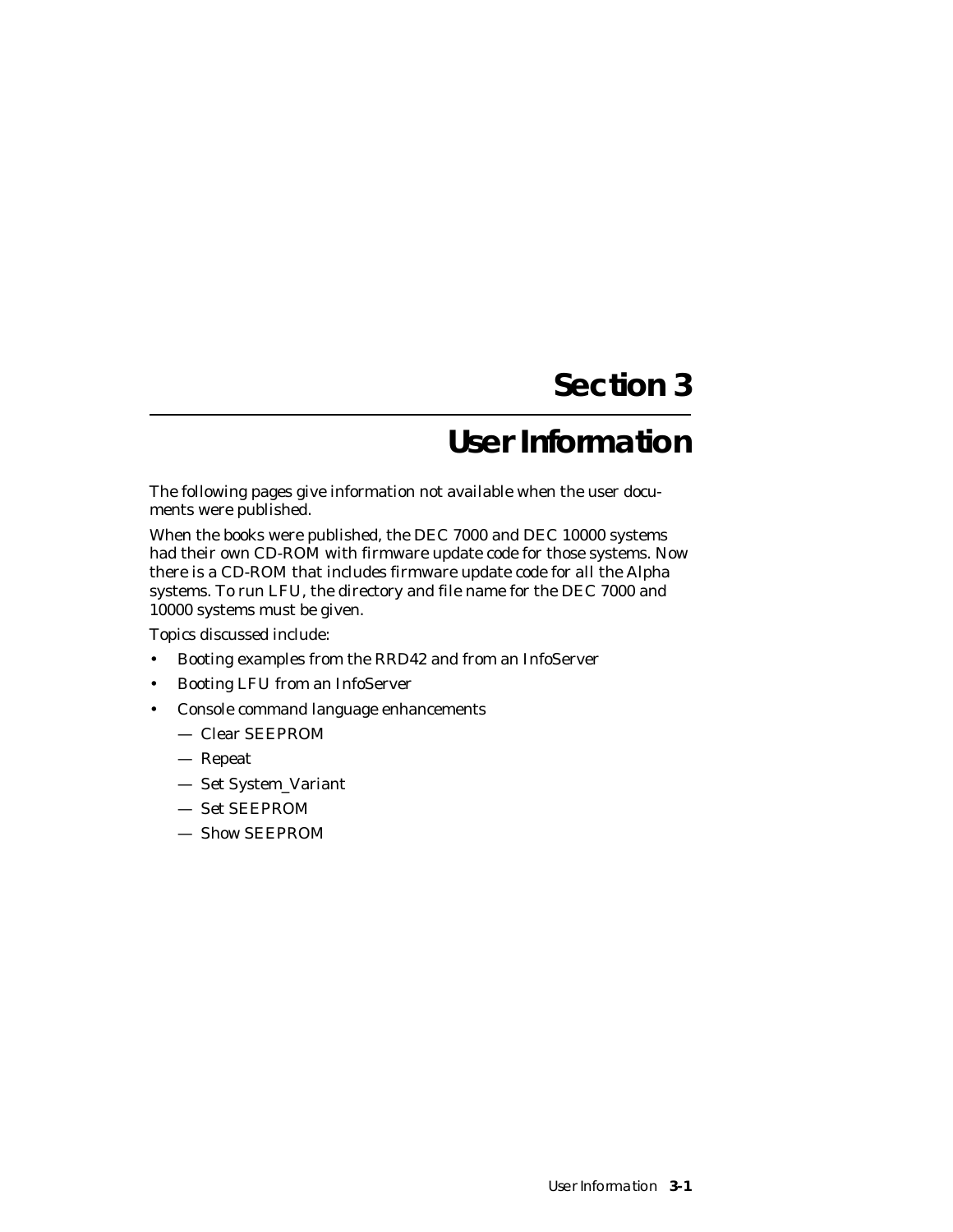### **3.1 Booting OpenVMS AXP from an RRD42**

**This section shows a sample boot of OpenVMS AXP from the RRD42 CD drive for DEC 7000 systems. The first step is issuing the show device command to determine the location of the RRD42.**

#### **Example 3-1 RRD42 OpenVMS AXP Boot**

>>> show device **1** polling for units on kdm700, slot 1, xmi0... dua2.2.0.1.0 R2TDYC\$DUA2 RF73 dua3.3.0.1.0 R2TDYC\$DUA3 RF73 polling for units on kzmsa0, slot 2, xmi0... dka100.1.0.2.0 dka100 RRD42 >>> boot -flags 0,0 dka100.1.0.2.0 **2** Booting... **3** Connecting to boot device dka100.1.0.2.0 initializing HWRPB at 2000 initializing page table at 1ee000 initializing machine state jumping to bootstrap at 1fa000 OpenVMS AXP (TM) Operating System, Version V1.5 **4**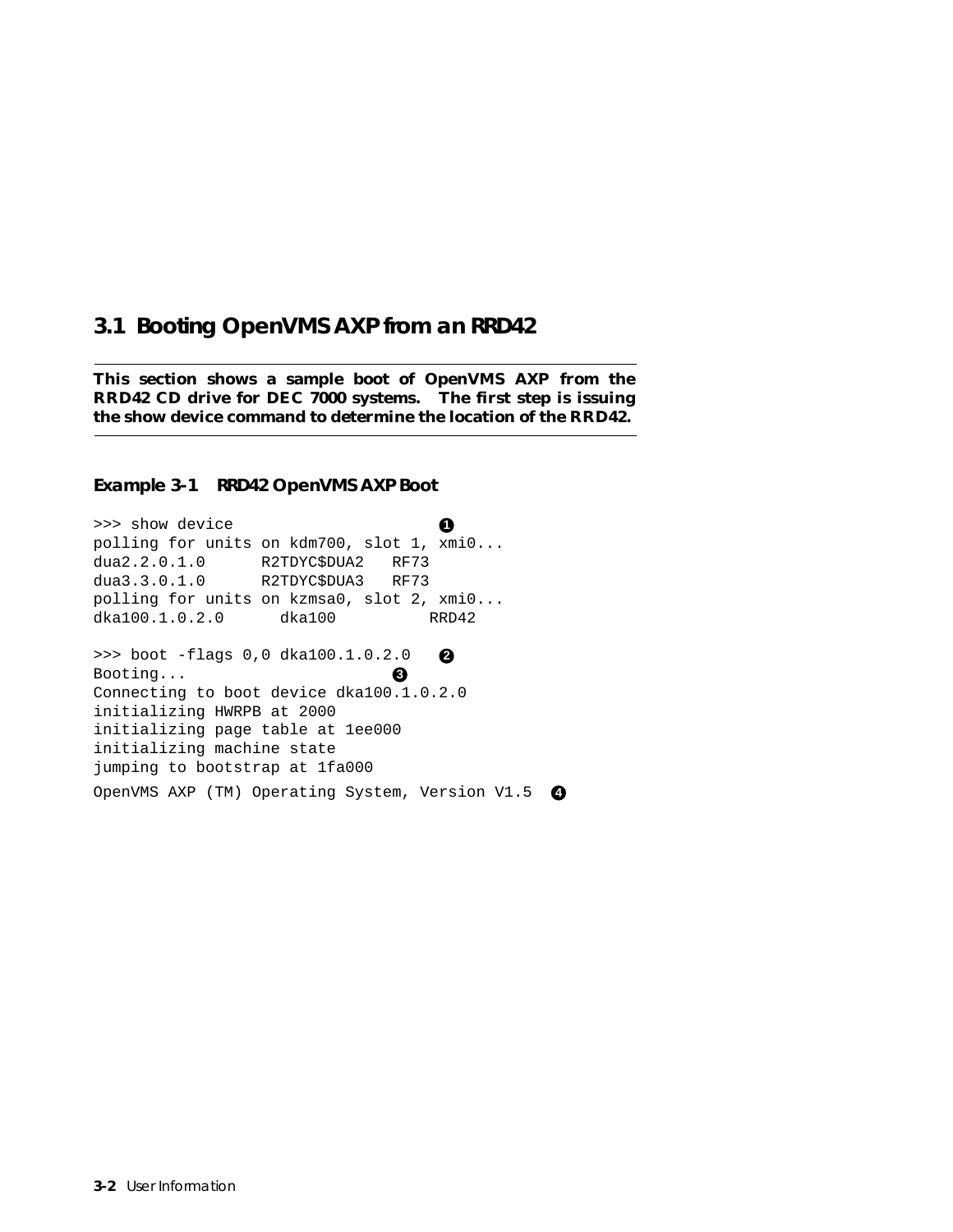Insert the compact disk that contains the OpenVMS AXP operating system into the RRD42 CD drive. Example 3-1 shows how to boot the operating system.

**1 Show device** displays information about each I/O device. Polling checks the XMI bus for device configurations. The next line contains three columns. The first column contains the device type and unit number, node number, device channel number, XMI node number, and I/O channel number, separated by periods. The second column displays the name of the device given by the device controller. The third column shows the device type.

**2** In the **boot** command, **-flags** indicates that additional command parameters follow, **0** is the system root of the boot device, **0** is the bootstrap option, **dk** is the device code of the boot device, **a** is the boot device controller designation, and **100** specifies the hexadecimal unit number of the boot device. The **1** is the node number, **0** is the channel number, **2** is the XMI node number, and **0** is the I/O channel number.

**3** The system boots standalone backup from the RRD42.

**4** The operating system banner appears.

#### **For more information:**

*OpenVMS AXP Version 1.5 Upgrade and Installation Manual*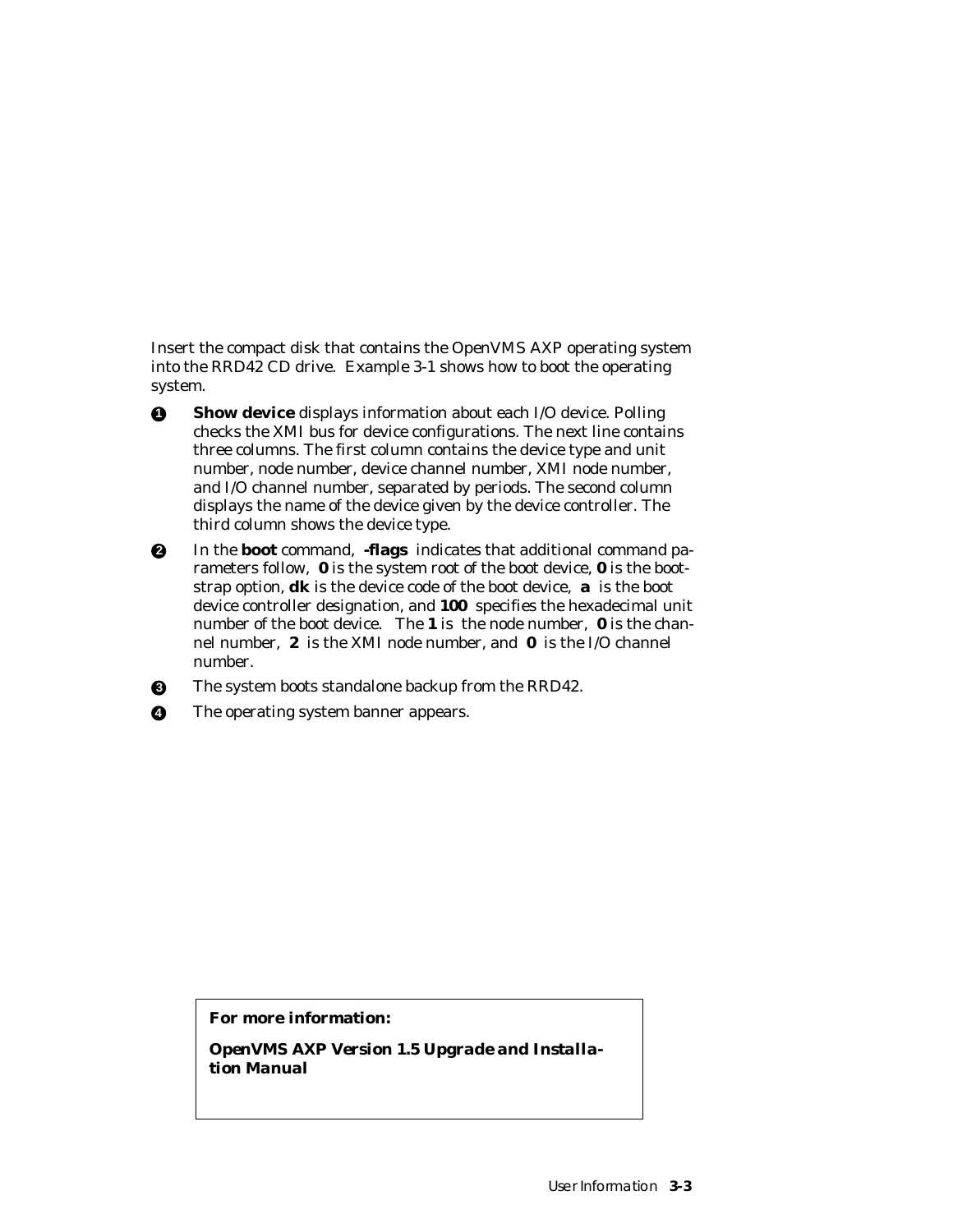### **3.2 Booting OpenVMS AXP from an InfoServer**

**This section shows a sample OpenVMS AXP boot from an InfoServer using the Ethernet. First issue the show network command, followed by the boot command. After the load is complete, choose the service for the operating system.**

#### **Example 3-2 InfoServer OpenVMS AXP Boot**

>>> show network 0 polling for units on demna0, slot 3, xmi0... exa0.0.0.3.0 08-00-2B-0B-BB-ED >>> boot exa0.0.0.3.0 -file APB\_015 -flags 0,0 **2** Initializing... F E D C B A 9 8 7 6 5 4 3 2 1 0 NODE # **3** A M . . . . . P P TYP o + . . . . . + + ST1 . . . . . . . E B BPD o + . . . . . + + ST2 . . . . . . . E B BPD + + . . . . . + + ST3 . . . . . . . E B BPD . . . . + . + . . . . + . + C0 XMI + . . . . . . . . . . . . . . C1 . . . . . . . . . . . . . . C2 . . . . . . . . . . . . . . C3 . A0 . . . . . . . ILV .128 . . . . . . . 128MB Firmware Rev=V2.3-3276[A52] SROM Rev=V1.0-0 SYS SN=GAO1234567 Booting... Connecting to boot device exa0 Created boot device: exa0.0.0.3.0 Requesting MOP Assistance Volunteer..... MOP Assistance Volunteer found. Loading... ...................................... Load complete!  $\bullet$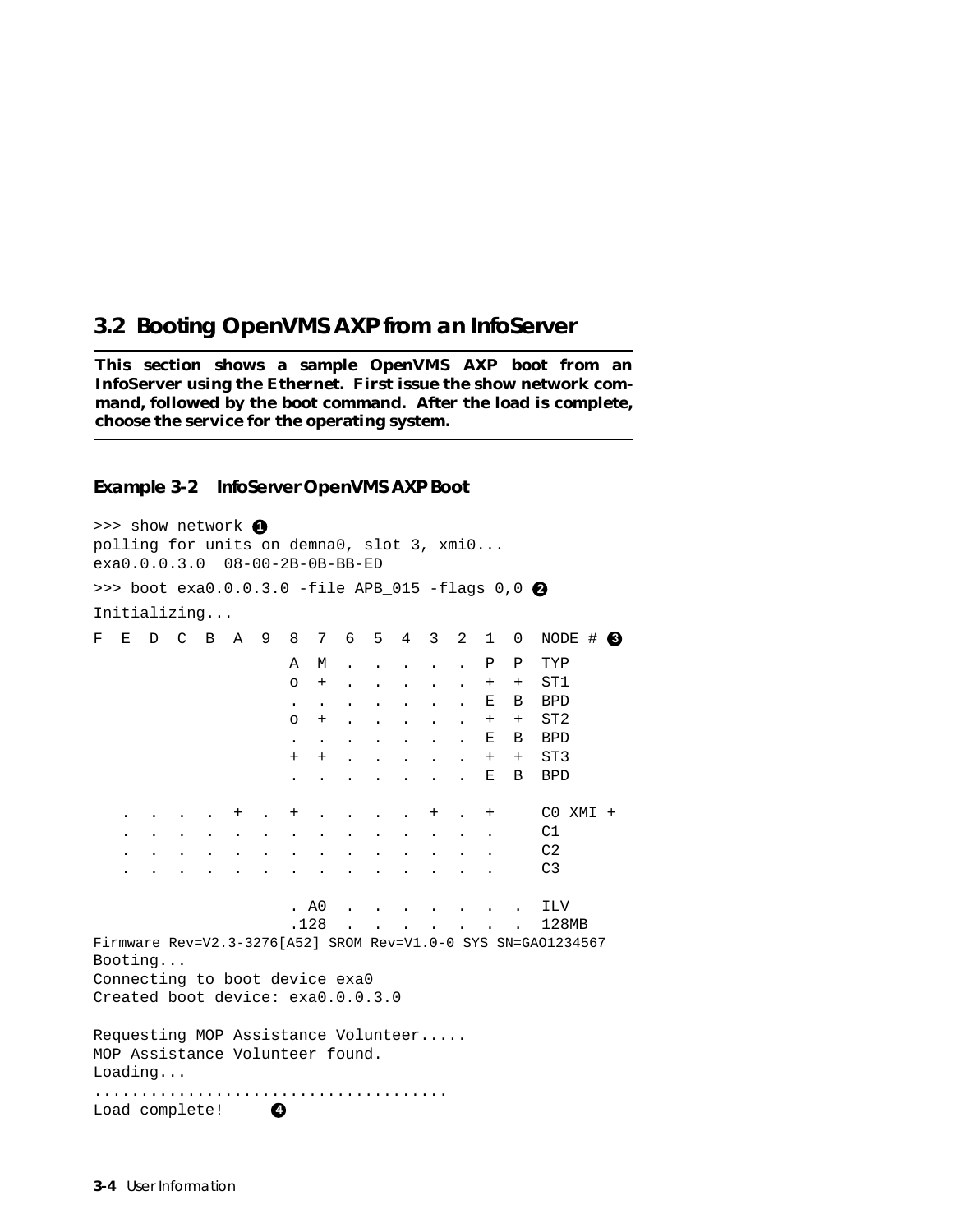Insert the compact disk that contains the OpenVMS AXP operating system into an InfoServer. Example 3-2 shows how to begin the boot process.

**1** Show network displays information about network controllers. Polling checks the XMI bus for device configurations. **Show network** includes information such as the console device name of the network device with path information (exa0.0.0.3.0) and the Ethernet controller's hardware address in hex (08-00-2B-0B-BB-ED).

**2** The **boot** command specifies the console device name of the network device **exa0**, followed by the initial system load file name **APB**\_**015.** To boot over the FDDI, the device mnemonic is **fx** rather than **ex.**

- **3** System self-test results are displayed if the environment variable **boot\_reset** is set **on**.
- **4** After the load is complete, the Network Initial System Load Function menu is displayed. From the services listed, you choose the service for the operating system CD-ROM.

**For more information:**

*Console Reference Manual OpenVMS AXP Version 1.5 Upgrade and Installation Manual*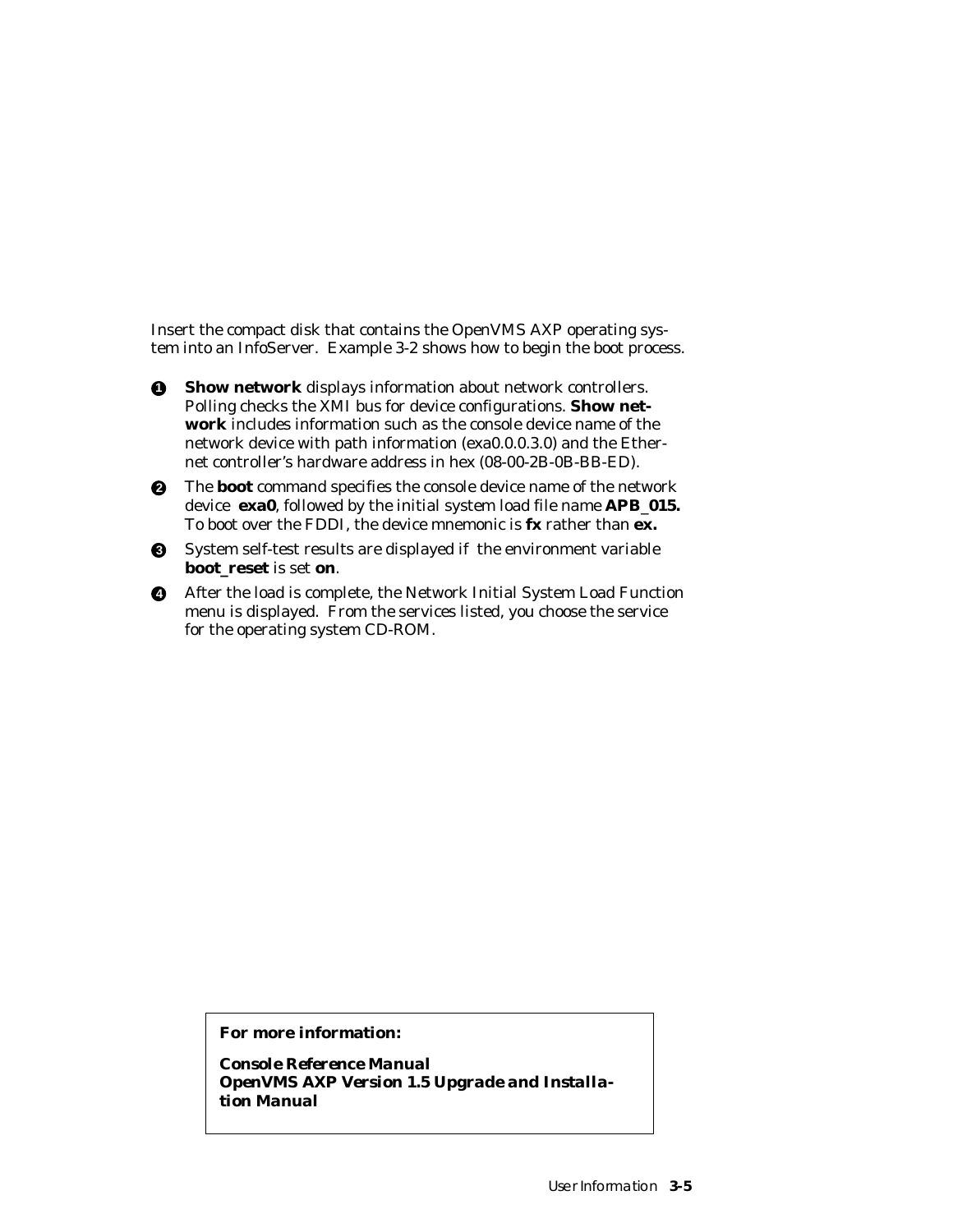#### **3.3 Booting LFU from an InfoServer**

**You use LFU to update module firmware to the version needed. Make sure the Alpha AXP Systems Firmware Update CD-ROM is mounted in an InfoServer.**

#### **Example 3-3 InfoServer LFU Boot**

```
>>> boot exa0 -file APB_015 -flags 0,80
Booting...
Connecting to boot device exa0
Created boot device: exa0.0.0.3.0
Requesting MOP Assistance Volunteer.....
MOP Assistance Volunteer found.
Loading...
.................................
Load complete!
Image size: 2144256
Host name: GALL
Host address: aa-00-04-00-0c-74
bootstrap code read in
base = 127e00, start = 0
boot device name = exa0.0.0.3.0
boot flags 0,0
boot device type = 69
controller ID = a
unit number = 0node ID = 0
channel = 0
slot = 14hose = 2jumping to bootstrap at 127e00
Bootfile: [DEC7000]AXP7000_Vnn.APB
Network Initial System Load Function
Version 1.1
FUNCTION FUNCTION
 ID<br>1
        - Display Menu
 2 - Help
 3 - Choose Service
   4 - Select Options
              Stop
Enter a function ID value: 3
```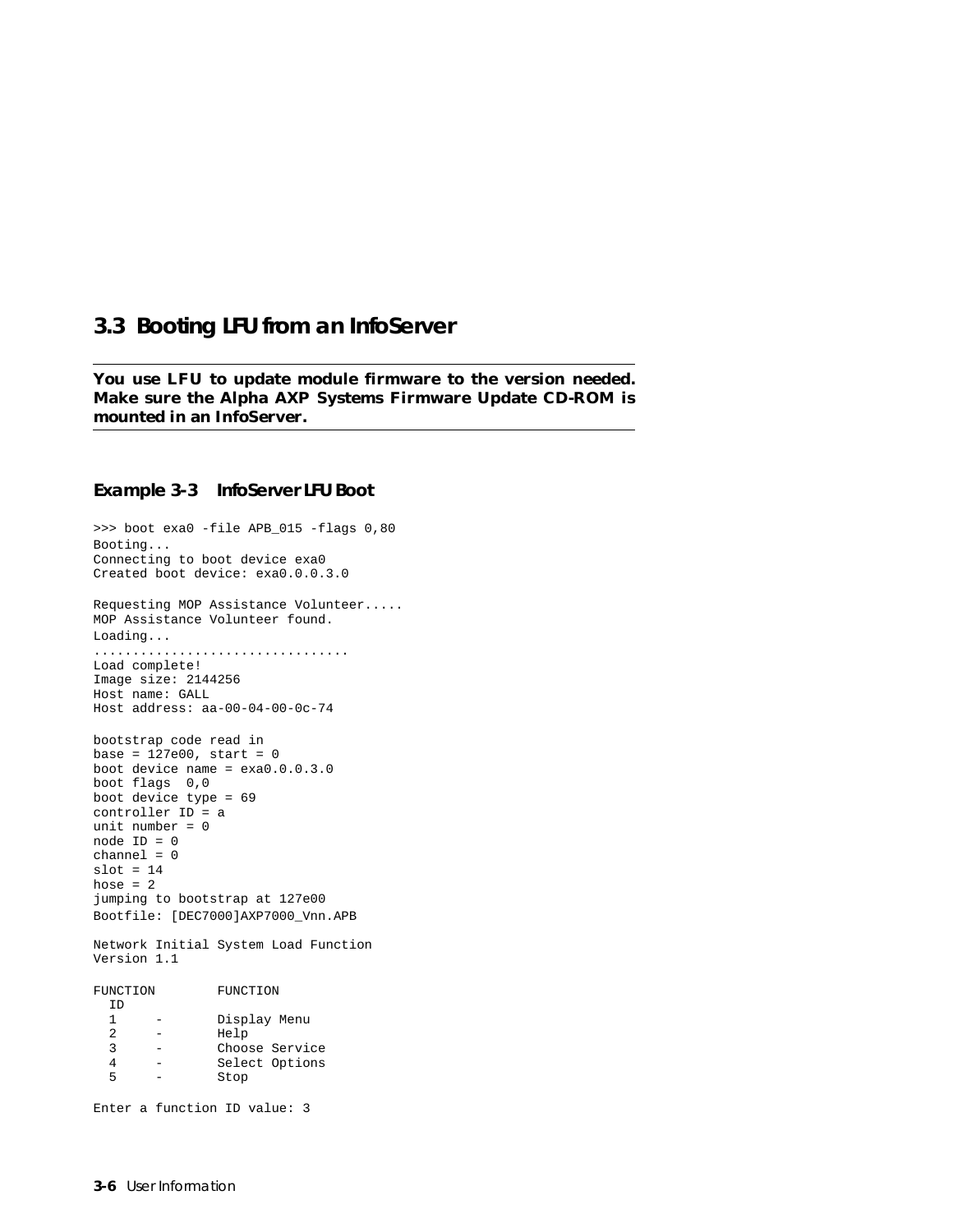OPTION OPTION ID 1 - Find Services<br>2 - Enter known Se Enter known Service Name Enter an Option ID value: 1 Working Servers found:: 3 Service Name Format: Service Number Service Name Server Name Ethernet ID #1 INFO4\$RZ57 INFO4 08-00-2B-26-A6-98 #2 6000\_DIAG\_H INFO3 08-00-2B-16-04-D4 #3 UPDATE OPUS\_ESS 08-00-2B-18-A9-75 Enter a Service Number or <CR> for more: 3 Copyright Digital Equipment Corporation 1991, 1992, 1993. All Rights Reserved. Loadable Environment Rev: V2.3-3359[A33B1] March 22 1993 12:58:47 \*\*\*\*\* Loadable Firmware Update Utility \*\*\*\*\* Version 8.3 18-Mar-1993

#### **For more information on LFU:**

*Operations Manual,* **Appendix C** *System Service Manual***, Chapter 3**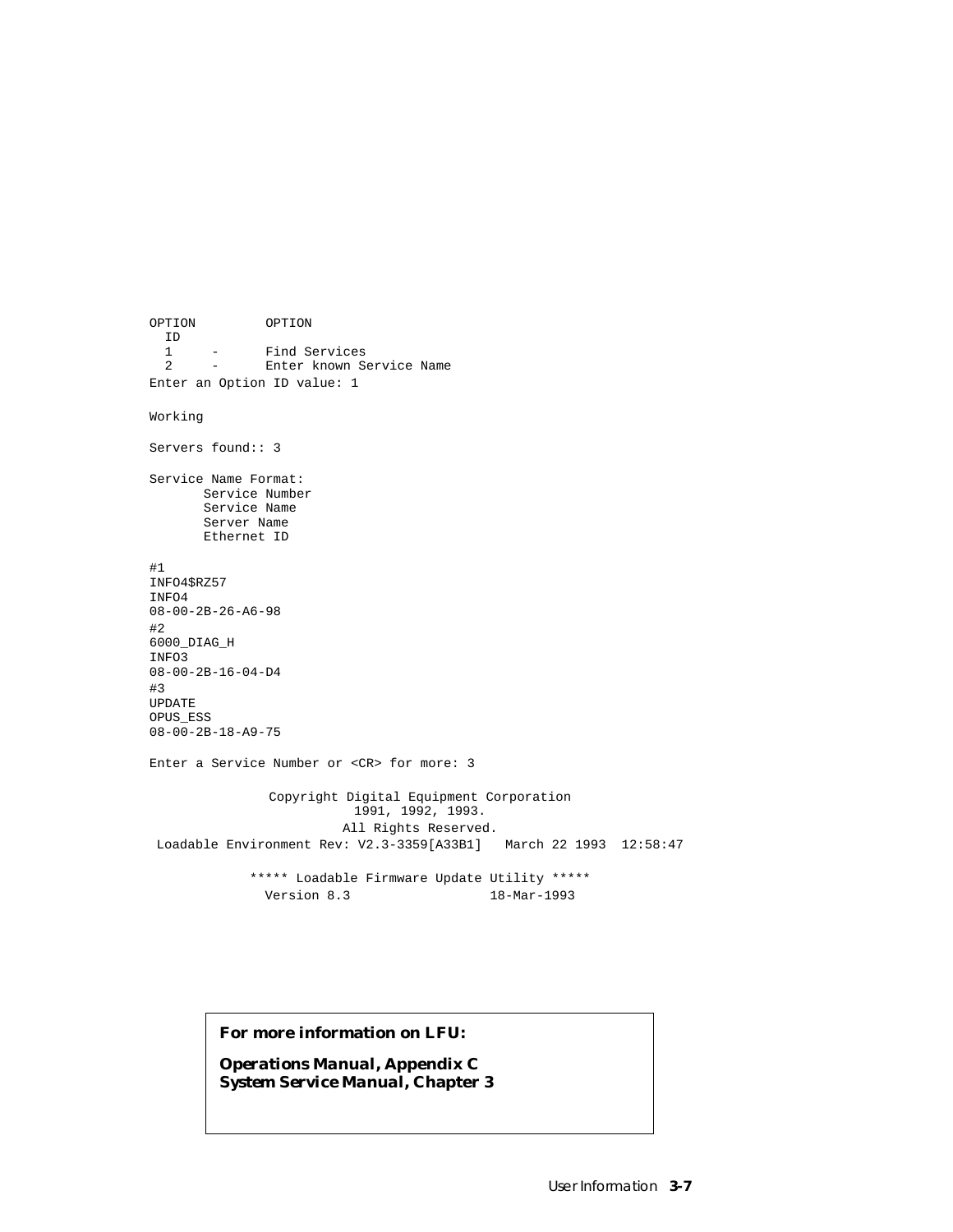#### **3.4 Clear SEEPROM**

**The SEEPROM is a 2-Kbyte EEPROM on MS7AA, IOP, DWLMA, and DWLAA modules. These SEEPROMs are accessed using a serial protocol, which may take a minute or two for read and write accesses. The SEEPROMs are used to log diagnostic or operating system data and to record module serial numbers. The clear seeprom command clears a specific area in the module's SEEPROM.** 

#### **Example 3-4 Clear SEEPROM Command**

|       | $P00 \gg 0$ clear seeprom diag tdd iop0 # Clears the contents |  |  |  |                      |                        |
|-------|---------------------------------------------------------------|--|--|--|----------------------|------------------------|
| PO0>> |                                                               |  |  |  |                      | # of the DIAG TDD area |
|       |                                                               |  |  |  | # of the IOP module. |                        |

The **clear seeprom** command syntax is:

**cl[ear] see[prom] <option> <device>**

where **option** is **diag\_tdd** (test-directed diagnostic area), **diag\_sdd** (symptom-directed diagnostic area), or **symptom** (operating systemspecific symptom log), and **device** is **iop***n* (serial EEPROM area on module iop*n*), **ms7aa***n* (serial EEPROM area on module ms7aa*n*), **dwlaa***n* (serial EEPROM area on module dwlaa*n*), or **dwlma***n* (serial EEPROM area on module dwlma*n*).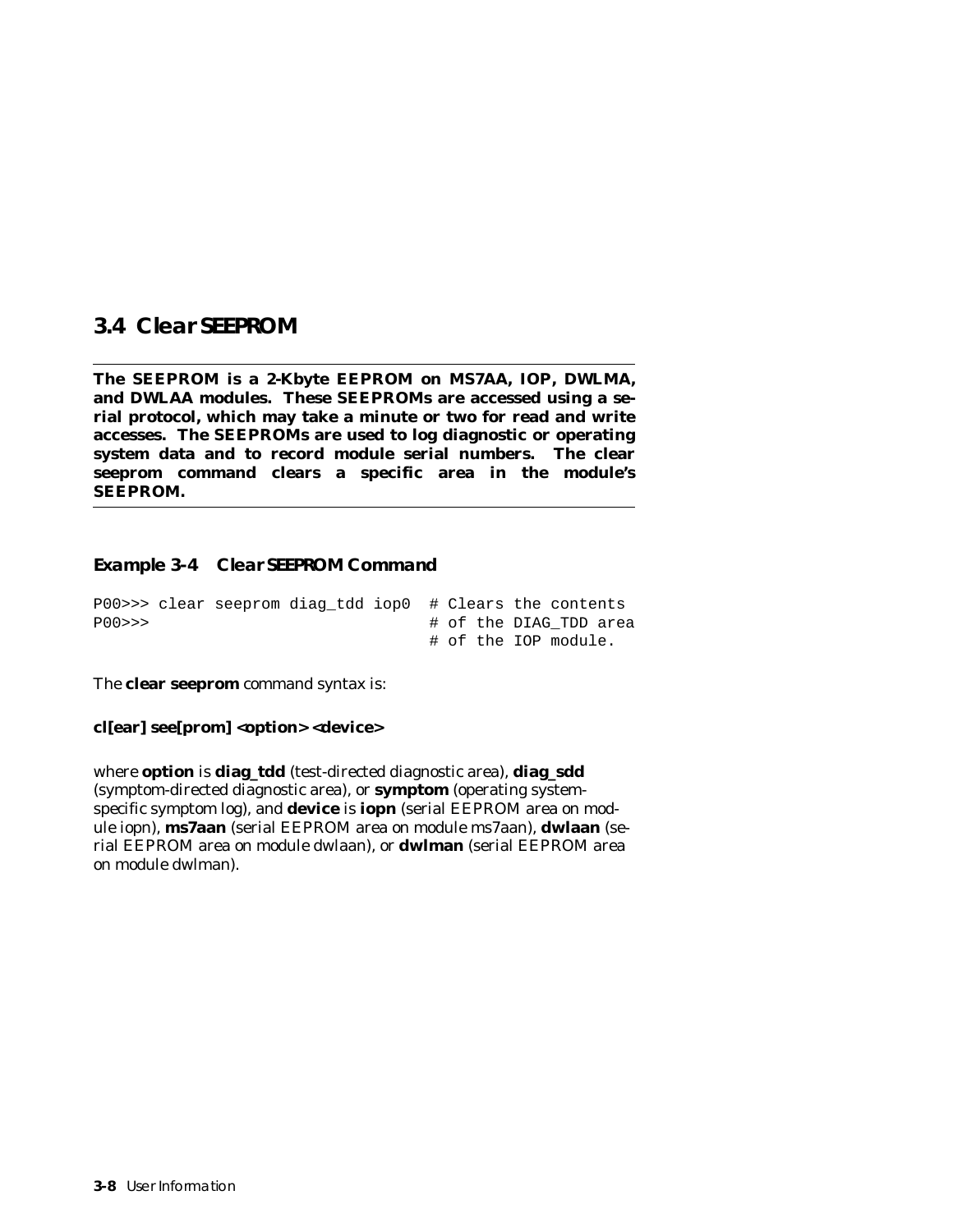### **3.5 Repeat**

**The repeat command reexecutes the indicated command the number of times specified.**

#### **Example 3-5 Repeat Command**

```
>>> repeat 5 ex seeprom:0/iop0 # Perform the specified
seeprom: 00000C00 AA5500FF # command five times.
seeprom: 00000C00 AA5500FF 
seeprom: 00000C00 AA5500FF 
seeprom: 00000C00 AA5500FF 
seeprom: 00000C00 AA5500FF
>>>
```
The **repeat** command syntax is:

**r[epeat] [count] [<command>]**

where **count** specifies the number of times to repeat the command and **<command>** is the console command to repeat. If no count is entered, the command will repeat until it is halted by Ctrl/C.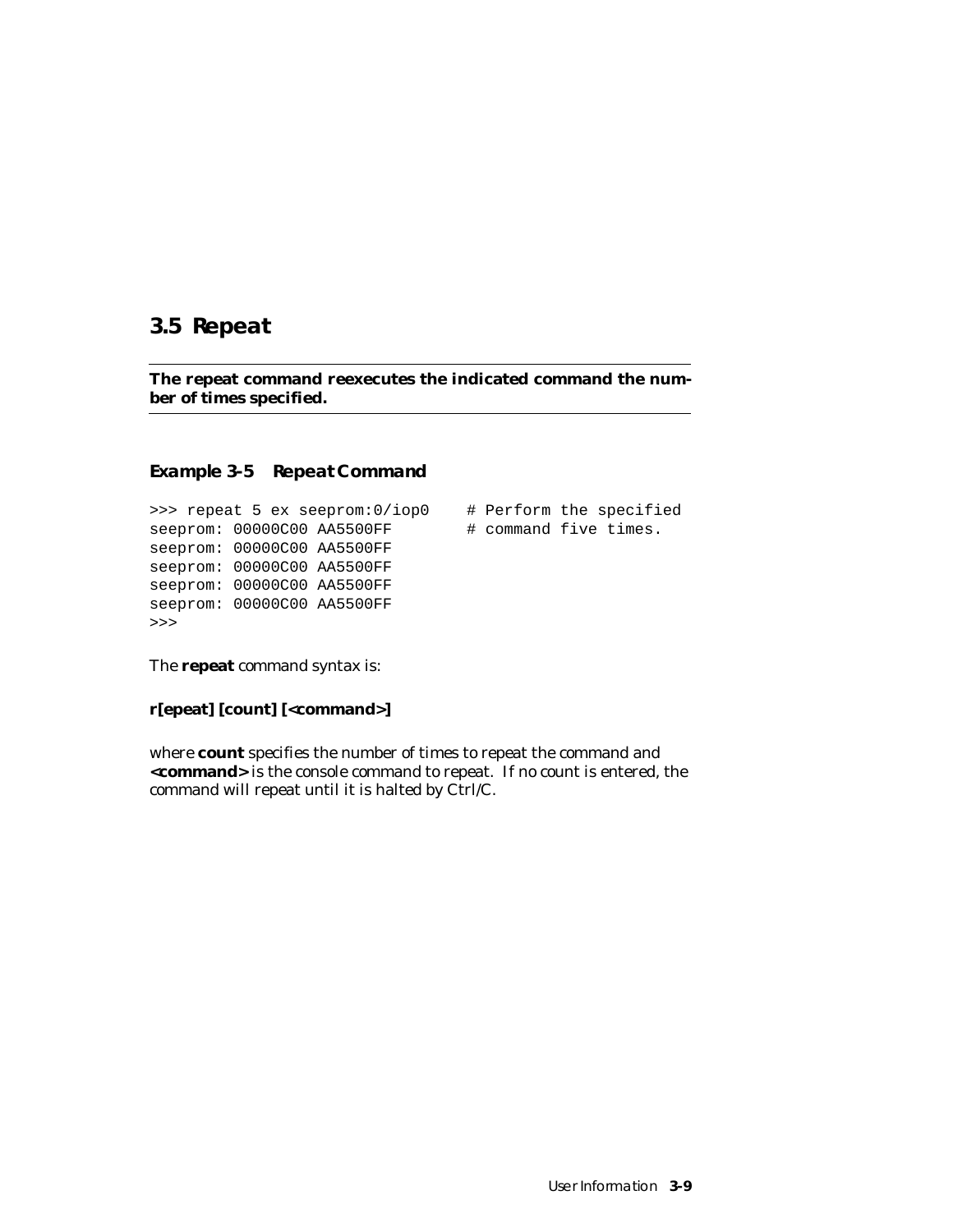## **3.6 Set System\_Variant**

**The default value for the system\_variant environment variable is 0 (for a DEC 7000). After issuing a build EEPROM command on a DEC 10000 system, you must set the system\_variant environment variable to a value of 1.**

**Example 3-6 Set System\_Variant Command**

|    |  | P00>>> set system variant 1 |  |  |  | # Set system variant  |
|----|--|-----------------------------|--|--|--|-----------------------|
| -- |  |                             |  |  |  | # to 1 for DEC 10000. |

P00>>>

The **set system\_variant** command syntax is:

**se[t] system\_variant <value>**

where **value** is **0** for a DEC 7000 (default) or **1** for a DEC 10000.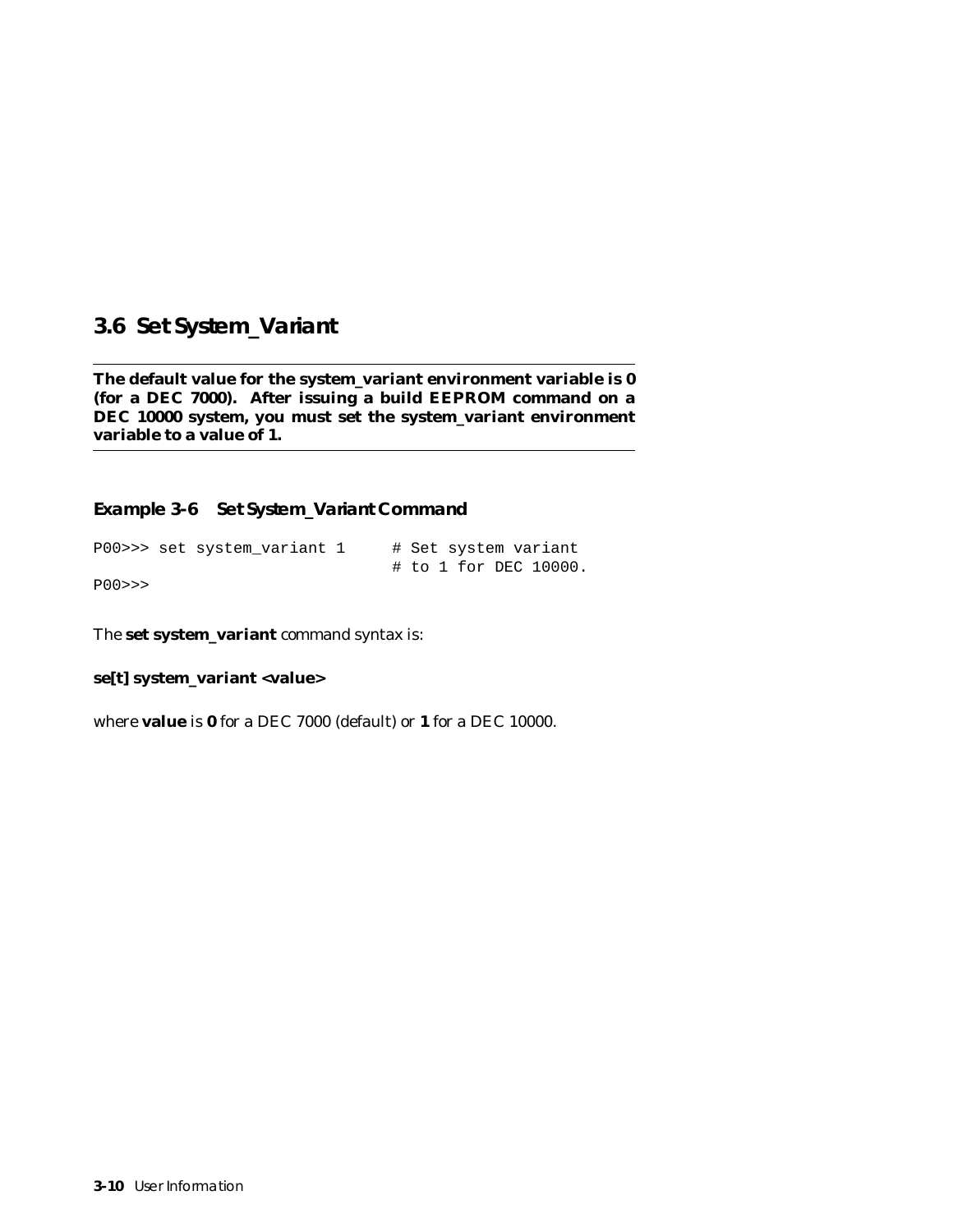### **3.7 Set SEEPROM**

**The set seeprom command allows you to modify the selected serial EEPROM area.**

#### **Example 3-7 Set SEEPROM Command**

```
>>> set seeprom man iop0 # Enter module serial
please wait ~1 min, reading iop0 # number and unified
Module Serial Number> SG01234567 # part number.
Module Unified 2-5-2.4 Part Number> 19-12345-01.M001
please wait ~1 min, writing iop0
>>>
```
The **set seeprom** command syntax is:

**se[t] see[prom] <option> <device>**

where **option** is **diag\_tdd** (test-directed diagnostic area), **diag\_sdd** (symptom-directed diagnostic area), **manufacturing** (module's serial number area), **field** (content of field area), or **symptom** (operating systemspecific symptom log), and **device** is **iop***n* (serial EEPROM area on module iop*n*), **ms7aa***n* (serial EEPROM area on module ms7aa*n*), **dwlaa***n* (serial EEPROM area on module dwlaa*n*), or **dwlma***n* (serial EEPROM area on module dwlma*n*).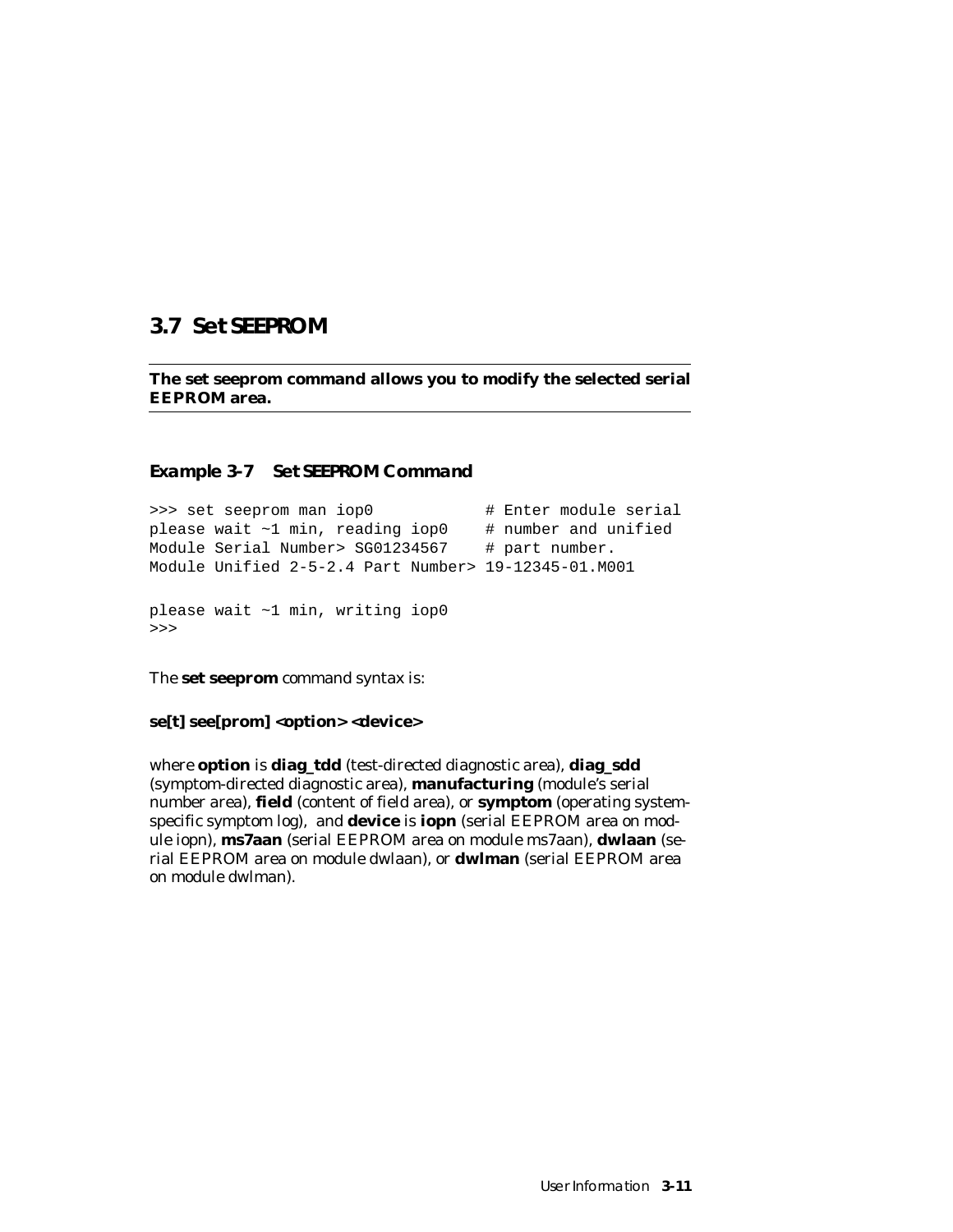### **3.8 Show SEEPROM**

**The show seeprom command allows you to display information stored in a SEEPROM on a specified module.**

#### **Example 3-8 Show SEEPROM Command**

>>> show seeprom diag\_sdd iop0 # Show diag\_sdd please wait  $\sim 1$  min, reading iop0  $\qquad$  # information. Diagnostic SDD Logging is enabled Logging Control Field value = 0000 Actions logged = 0 >>>

The **show seeprom** command syntax is:

**sh[ow] see[prom] <option> <device>**

where **option** is **diag\_tdd** (test-directed diagnostic information), **diag\_sdd** (symptom-directed diagnostic information), **manufacturing** (module serial number), **field** (field service history), or **symptom** (operating system-specific symptom log), and **device** is **iop***n* (serial EEPROM area on module iop*n*), **ms7aa***n* (serial EEPROM area on module ms7aa*n*), **dwlaa***n* (serial EEPROM area on module dwlaa*n*), or **dwlma***n* (serial EEPROM area on module dwlma*n*).